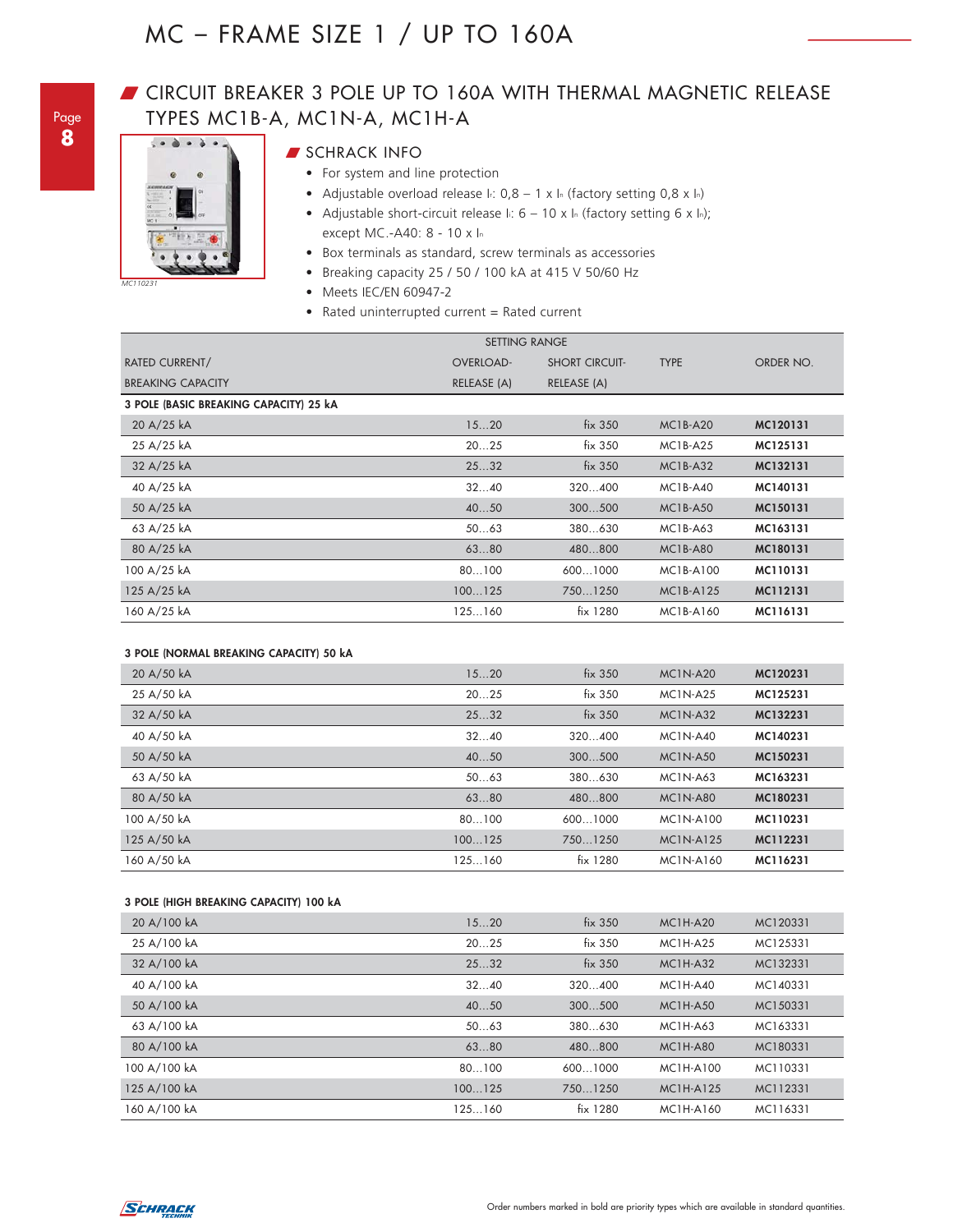### **JOURGIST CIRCUIT BREAKER 4 POLE UP TO 160A WITH THERMAL MAGNETIC RELEASE** TYPES MC1B-4-A, MC1N-4-A, MC1H-4-A



*MC110231*

- $\blacksquare$  SCHRACK INFO
	- For system and line protection
		- 100% overload- and short-circuit protection
		- Adjustable overload release  $I: 0,8 1 \times I$ <sub>n</sub> (factory setting 0,8 x I<sub>n</sub>)
	- Adjustable short-circuit release  $\ln 6 10 \times \ln$  (factory setting 6 x ln); except MC.-A40: 8 - 10 x In
	- Box terminals as standard, screw terminals as accessories
	- Breaking capacity 25 / 50 / 100 kA at 415 V 50/60 Hz
	- Specifications to IEC/EN 60947-2
	- Rated uninterrupted current = Rated current

|                                        | <b>SETTING RANGE</b> |                       |               |           |  |
|----------------------------------------|----------------------|-----------------------|---------------|-----------|--|
| RATED CURRENT/                         | <b>OVERLOAD-</b>     | <b>SHORT CIRCUIT-</b> | <b>TYPE</b>   | ORDER NO. |  |
| <b>BREAKING CAPACITY</b>               | RELEASE (A)          | RELEASE (A)           |               |           |  |
| 4 POLE (BASIC BREAKING CAPACITY) 25 kA |                      |                       |               |           |  |
| 20 A/25 kA                             | 1520                 | fix 350               | $MC1B-4- A20$ | MC120141  |  |
| 25 A/25 kA                             | 2025                 | fix 350               | MC1B-4-A25    | MC125141  |  |
| 32 A/25 kA                             | 2532                 | fix 350               | MC1B-4-A32    | MC132141  |  |
| 40 A/25 kA                             | 3240                 | 320400                | $MC1B-4-AA0$  | MC140141  |  |
| 50 A/25 kA                             | 4050                 | 300500                | $MC1B-4-AS0$  | MC150141  |  |
| 63 A/25 kA                             | 5063                 | 380630                | MC1B-4-A63    | MC163141  |  |
| 80 A/25 kA                             | 6380                 | 480800                | MC1B-4-A80    | MC180141  |  |
| 100 A/25 kA                            | 80100                | 6001000               | MC1B-4-A100   | MC110141  |  |
| 125 A/25 kA                            | 100125               | 7501250               | MC1B-4-A125   | MC112141  |  |
| 160 A/25 kA                            | 125160               | fix 1280              | MC1B-4-A160   | MC116141  |  |

#### **4 POLE (NORMAL BREAKING CAPACITY) 50 kA**

| 20 A/50 kA  | 1520   | fix 350    | $MC1B-4- A20$ | MC120241 |
|-------------|--------|------------|---------------|----------|
| 25 A/50 kA  | 2025   | fix 350    | MC1N-4-A25    | MC125241 |
| 32 A/50 kA  | 2532   | $fix$ 350  | MC1N-4-A32    | MC132241 |
| 40 A/50 kA  | 3240   | 320400     | $MC1N-4-AA0$  | MC140241 |
| 50 A/50 kA  | 4050   | 300500     | $MC1N-4-AS0$  | MC150241 |
| 63 A/50 kA  | 5063   | 380.630    | MC1N-4-A63    | MC163241 |
| 80 A/50 kA  | 6380   | 480.800    | MC1N-4-A80    | MC180241 |
| 100 A/50 kA | 80100  | 6001000    | MC1N-4-A100   | MC110241 |
| 125 A/50 kA | 100125 | 7501250    | MC1N-4-A125   | MC112241 |
| 160 A/50 kA | 125160 | $fix$ 1280 | MC1N-4-A160   | MC116241 |
|             |        |            |               |          |

#### **4 POLE (HIGH BREAKING CAPACITY) 100 kA**

| 20 A/100 kA  | 1520   | fix 350   | <b>MC1H-A20</b> | MC120341 |  |
|--------------|--------|-----------|-----------------|----------|--|
| 25 A/100 kA  | 2025   | fix 350   | $MC1H-A25$      | MC125341 |  |
| 32 A/100 kA  | 2532   | $fix$ 350 | $MC1H-A32$      | MC132341 |  |
| 40 A/100 kA  | 3240   | 320400    | <b>MC1H-A40</b> | MC140341 |  |
| 50 A/100 kA  | 4050   | 300500    | <b>MC1H-A50</b> | MC150341 |  |
| 63 A/100 kA  | 5063   | 380630    | MC1H-A63        | MC163341 |  |
| 80 A/100 kA  | 6380   | 480.800   | <b>MC1H-A80</b> | MC180341 |  |
| 100 A/100 kA | 80100  | 6001000   | MC1H-A100       | MC110341 |  |
| 125 A/100 kA | 100125 | 7501250   | MC1H-A125       | MC112341 |  |
| 160 A/100 kA | 125160 | fix 1280  | MC1H-A160       | MC116341 |  |
|              |        |           |                 |          |  |

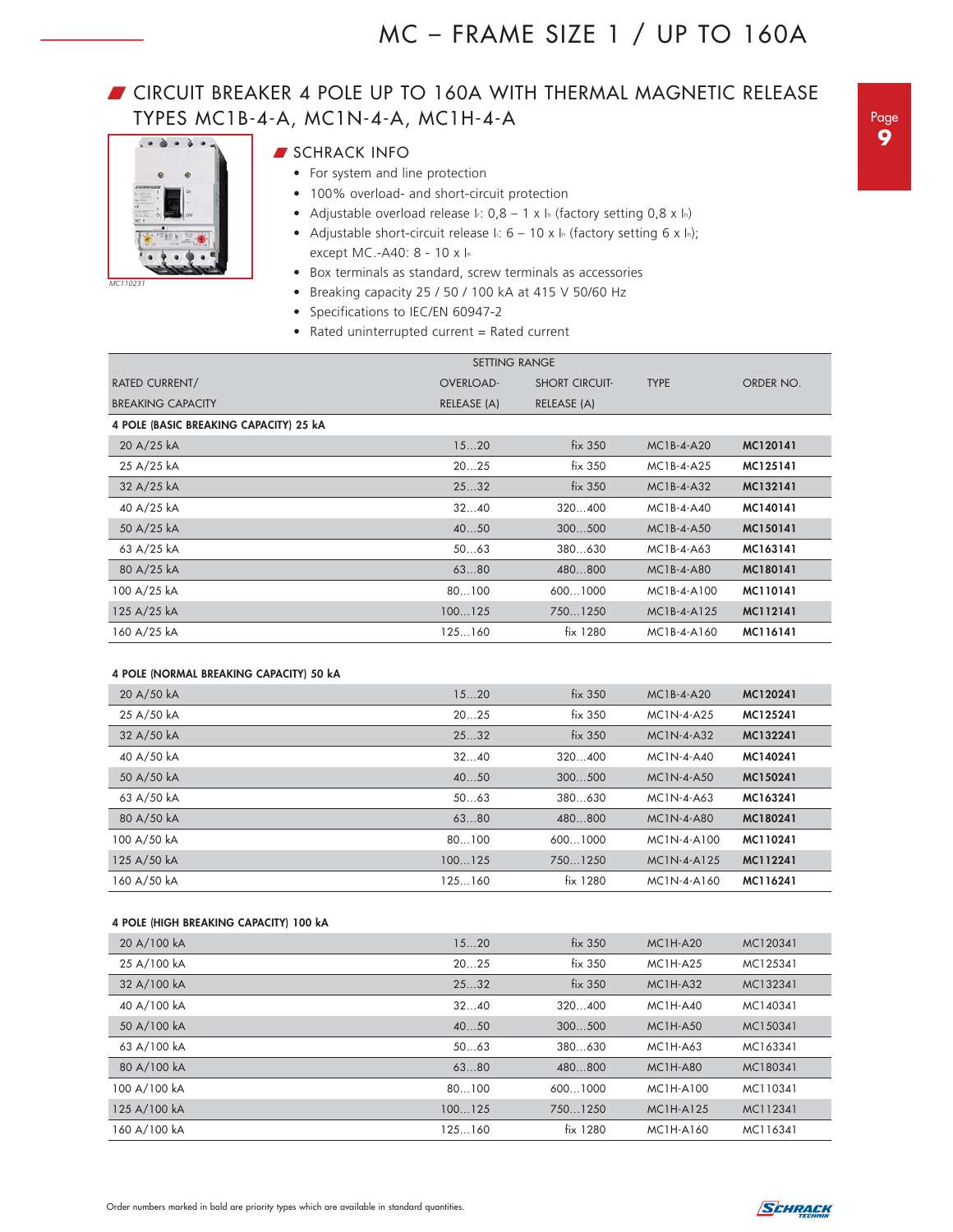### **W** MOTOR PROTECTION, 3 POLE UP TO 100A WITH THERMAL MAGNETIC RELEASE, TYPES MC1B-M, MC1N-M



#### **SCHRACK INFO**

- Adjustable overload release  $I: 0,8 1 \times I_n$  (factory setting 0,8 x ln); with phase sensitivity, tripping class 10 A ( $2s < Tp \le 10s$ )
- Adjustable short-circuit release  $\ln 8 14 \times \ln$  (ex-factory 12 x  $\ln$ ); except MC1.-M100:  $8 - 12,5 \times I_n$  (factory setting 12 x l<sub>n</sub>)
- Connection terminals as standard, screw terminals as accessories
- Breaking capacity 25 / 50 kA at 415 V 50/60 Hz
- Meets IEC/EN 60947-4 and IEC/EN 60947-2
- Meet all requirements of ultilization category AC3 at 400 VAC

|                                        | <b>SETTING RANGE</b> |                    |                  |                       |                 |           |
|----------------------------------------|----------------------|--------------------|------------------|-----------------------|-----------------|-----------|
| NOMINAL CURRENT/                       | POWER RATING AC3     | <b>CURRENT AC3</b> | <b>OVERLOAD-</b> | <b>SHORT CIRCUIT-</b> | <b>TYPE</b>     | ORDER NO. |
| <b>BREAKING CAPACITY</b>               | kW                   | A                  | RELEASE (A)      | RELEASE (A)           |                 |           |
| 3 POLE (BASIC BREAKING CAPACITY) 25 kA |                      |                    |                  |                       |                 |           |
| 40 A/25 kA                             | 18.5                 | 36                 | 3240             | 320560                | $MC1B-M40$      | MC140136  |
| 50 A/25 kA                             | 22                   | 41                 | 4050             | 400700                | MC1B-M50        | MC150136  |
| 63 A/25 kA                             | 30                   | 55                 | 5063             | 504.882               | MC1B-M63        | MC163136  |
| 80 A/25 kA                             | 37                   | 68                 | 6380             | 6401120               | <b>MC1B-M80</b> | MC180136  |
| 100 A/25 kA                            | 55                   | 99                 | 80100            | 8001250               | MC1B-M100       | MC110136  |

#### **3 POLE (NORMAL BREAKING CAPACITY) 50 kA**

| 40 A/50 kA  | 18.5 | 36 | 3240  | 320560  | $MC1N-M40$      | MC140236 |
|-------------|------|----|-------|---------|-----------------|----------|
| 50 A/50 kA  | 22   | 41 | 4050  | 400700  | <b>MC1N-M50</b> | MC150236 |
| 63 A/50 kA  | 30   | 55 | 5063  | 504.882 | $MC1N-M63$      | MC163236 |
| 80 A/50 kA  | 37   | 68 | 6380  | 6401120 | MC1N-M80        | MC180236 |
| 100 A/50 kA | 55   | 99 | 80100 | 8001250 | MC1N-M100       | MC110236 |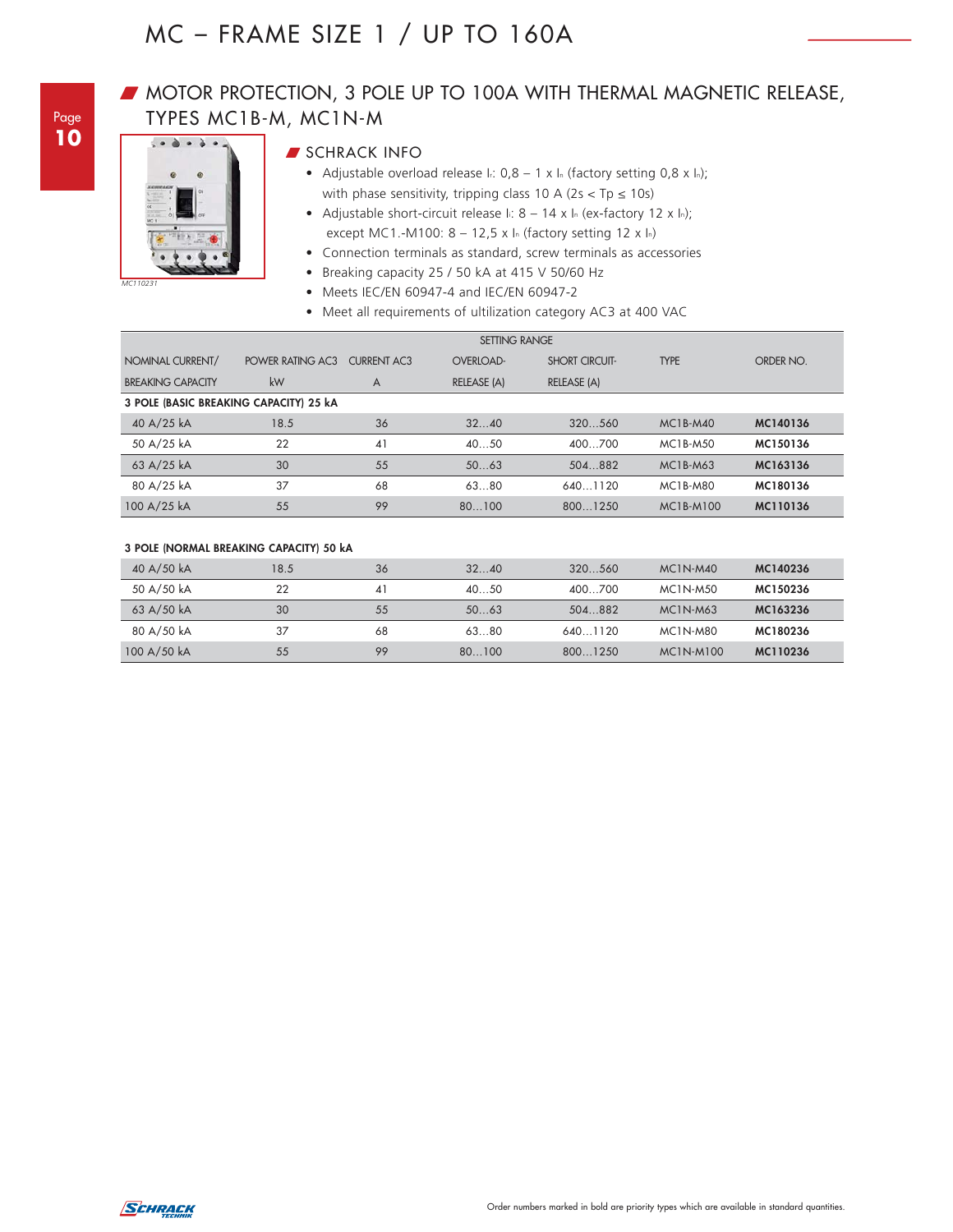### SWITCH DISCONNECTOR UP TO 160A TYPES MC1-PN, MC1-PN-4, MC1-N, MC1-N-4



*MC110231*

- **SCHRACK INFO** 
	- Rated uninterrupted current up to 160A
	- Switch disconnector type MC1-PN two switch positions, 0/I, cannot be tripped remotely
	- Switch disconnector type MC1-N, with Trip setting "0"; "+"; "I",
	- can be tripped remotely with undervoltage/shunt release, trip-indicating auxiliary contacts possible
	- Box terminals as standard, screw terminals as accessories
	- Main switch characteristics including positive drive according to IEC/EN 60204 & VDE 0113
	- Isolating characteristics to IEC/EN 60947-3 and VDE 0660
	- Protection against accidental contact to VDE 0160 Part 100
	- Specifications to IEC/EN 60947-2
	- Rated uninterrupted current = Rated current
	- Rated short-circuit breaking capacity values:  $I_{cm}$  2,8kA
	- Rated short-time withstand current:  $I_{cw}$  2kA

| <b>RATED CURRENT/</b>                    | MAX. BACK-UP FUSE (gL)        | <b>TYPE</b> | ORDER NO. |
|------------------------------------------|-------------------------------|-------------|-----------|
| <b>BREAKING CAPACITY</b>                 | FOR SWITCH DISCONNECTOR (AqL) |             |           |
| <b>3 POLE CANNOT BE TRIPPED REMOTELY</b> |                               |             |           |
| 63 A                                     | 125A                          | $MC1-PN-63$ | MC163034  |
| 100 A                                    | 125A                          | MC1-PN-100  | MC110034  |
| 125 A                                    | 125A                          | MC1-PN-125  | MC112034  |
| 160 A                                    | 160 A                         | MC1-PN-160  | MC116034  |

#### **4 POLE CANNOT BE TRIPPED REMOTELY**

| 63 A  | 125A  | $MC1-PN-4-63$ | MC163044 |
|-------|-------|---------------|----------|
| 100 A | 125A  | MC1-PN-4-100  | MC110044 |
| 125A  | 125A  | MC1-PN-4-125  | MC112044 |
| 160 A | 160 A | MC1-PN-4-160  | MC116044 |

#### **3 POLE CAN BE TRIPPED REMOTELY**

| 63 A  | 125A  | $MC1-N-63$ | MC163035 |
|-------|-------|------------|----------|
| 100 A | 125A  | MC1-N-100  | MC110035 |
| 125A  | 125A  | MC1-N-125  | MC112035 |
| 160 A | 160 A | MC1-N-160  | MC116035 |

#### **4 POLE CAN BE TRIPPED REMOTELY**

| 63 A  | 125A  | $MC1-N-4-63$  | MC163045 |
|-------|-------|---------------|----------|
| 100 A | 125A  | MC1-N-4-100   | MC110045 |
| 125A  | 125A  | $MC1-N-4-125$ | MC112045 |
| 160 A | 160 A | MC1-N-4-160   | MC116045 |

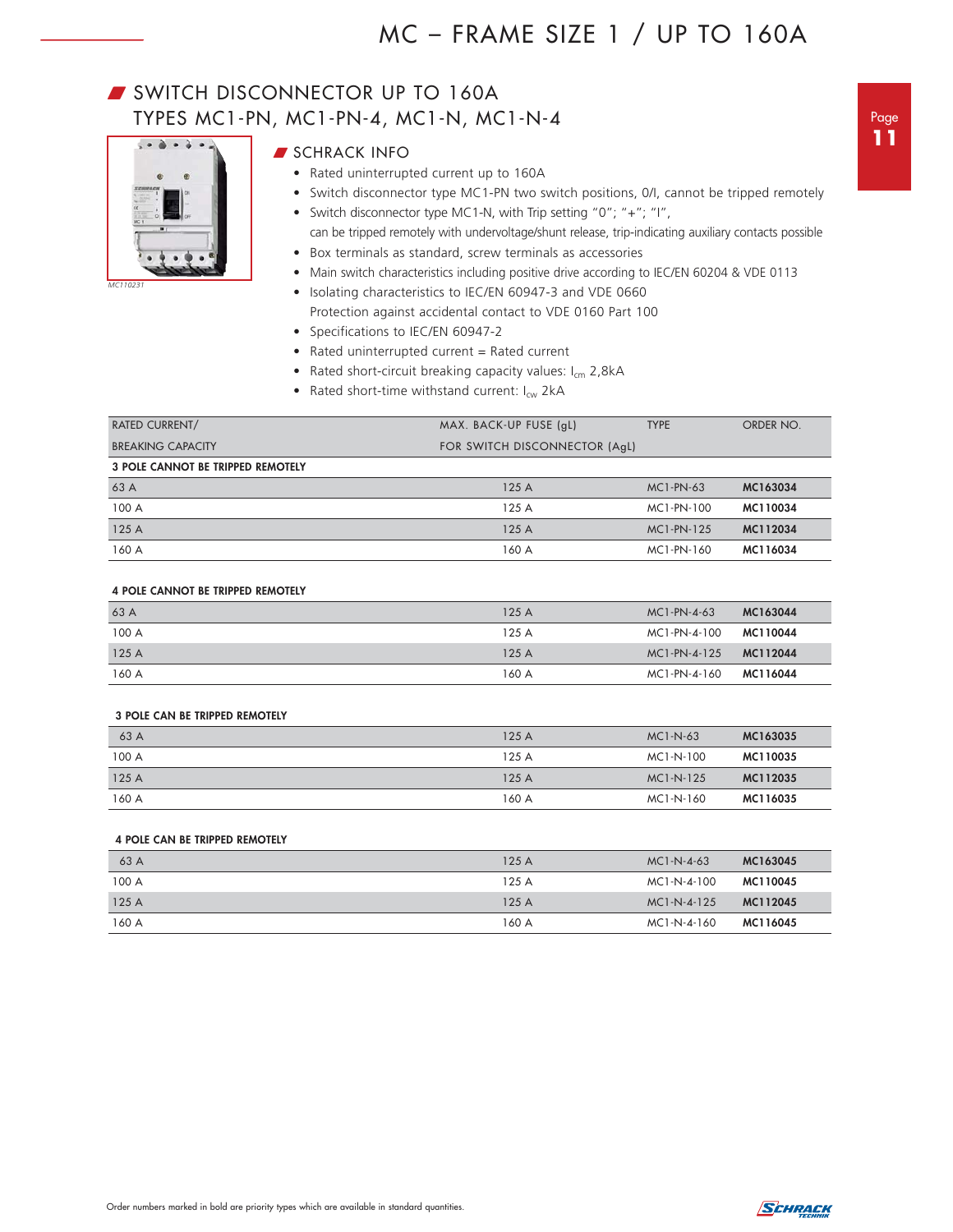Page **12**

### RESIDUAL-CURRENT (RCD) RELEASE TYPES MC1-N-XFI.R, MC1-N-4-XFI.R, MC1-N-XFI.U, MC1-N-4-XFI.U



#### **SCHRACK INFO**

- Suitable for use in three- and single-phase systems
- Pulse current sensitive accord. to core-balance principle
- For 3- and 4-pole circuit breaker and switch disconnectors MC1, MC1-N, not for MC1-PN
- Dependant on mains power Ue = 200 415 V 50/60 Hz
- Meets IEC/EN 60947-2
- Bottom mounting up to 100 A, from right up to 125 A
- Complete unit

#### $\blacksquare$  TECHNICAL DATA

- At  $I_{\Delta n} = 0.03$  A: Time delay tv permanently set to 10 ms.
- Alarm message > 30 % Idn via yellow LED.
- Trip-indicating auxiliary contacts can be fitted by user (max. 2 auxillary contacts): N/O: Order No: MM216376, N/C: Order No: MM216378 (see page 13) are reset via a reset toggle lever.
- When using the trip-indicating auxiliary contacts in the FI module, the N/C contact works as an N/O contact and the N/O contact as an N/C.
- Not for use in XCS insulated enclosures.
- Type MC1-XFI...U cannot be combined with shunt or undervoltage releases and an early-make auxiliary contact.
- Rated short-circuit breaking capacity values are determined by installed MC1 or when using a switch disconnector MC1-N by the back-up fuse to be used.

| FOR TYPE                               | RATED FAULT CURRENT $(l_{\Lambda n})$ | TIME-DELAY (ms)       | <b>TYPE</b>             | ORDER NO. |
|----------------------------------------|---------------------------------------|-----------------------|-------------------------|-----------|
| 3 POLE INSTALLED FROM RIGHT UP TO 125A |                                       |                       |                         |           |
| MC1 / MC1-N                            | 0.03                                  | 10                    | MC <sub>1</sub> -XFI30R | MC194603  |
| MC1 / MC1-N                            | 0.3                                   | 10                    | MC1-XFI300R             | MC194604  |
| MC1 / MC1-N                            | $0.03 - 0.1 - 0.3 - 0.5 - 1 - 3$      | 10, 60, 150, 300, 450 | MC <sub>1</sub> -XFIR   | MC194605  |

#### **4 POLE INSTALLED FROM RIGHT UP TO 125A**

| $MC1-4/MC1-N-4$   | $0.03 - 0.1 - 0.3 - 0.5 - 1 - 3$ | 10, 60, 150, 300, 450 | $MC1 - 4 - XFIR$   | MC194608 |
|-------------------|----------------------------------|-----------------------|--------------------|----------|
| $MC1-4 / MC1-N-4$ |                                  | 10                    | MC1-4-XFI300R      | MC194607 |
| $MC1-4/MC1-N-4$   | 0.03                             | 10                    | $MC1 - 4 - XFI30R$ | MC194606 |

#### **3 POLE BOTTOM MOUNTING UP TO 100A**

| MC1 / MC1-N | 0.03                             | 10                    | MC1-XFI30U            | MC194609 |
|-------------|----------------------------------|-----------------------|-----------------------|----------|
| MC1 / MC1-N |                                  | 10                    | MC1-XFI300U           | MC194610 |
| MC1 / MC1-N | $0.03 - 0.1 - 0.3 - 0.5 - 1 - 3$ | 10, 60, 150, 300, 450 | MC <sub>1</sub> -XFIU | MC194611 |

#### **4 POLE BOTTOM MOUNTING UP TO 100A**

| $MC1-4/MC1-N-4$   | 0.03                             | 10                    | $MC1 - 4 - XFI30U$ | MC194612 |
|-------------------|----------------------------------|-----------------------|--------------------|----------|
| $MC1-4 / MC1-N-4$ | 0.3                              | 10                    | MC1-4-XFI300U      | MC194613 |
| $MC1-4/MC1-N-4$   | $0.03 - 0.1 - 0.3 - 0.5 - 1 - 3$ | 10, 60, 150, 300, 450 | MC1-4-XFIU         | MC194614 |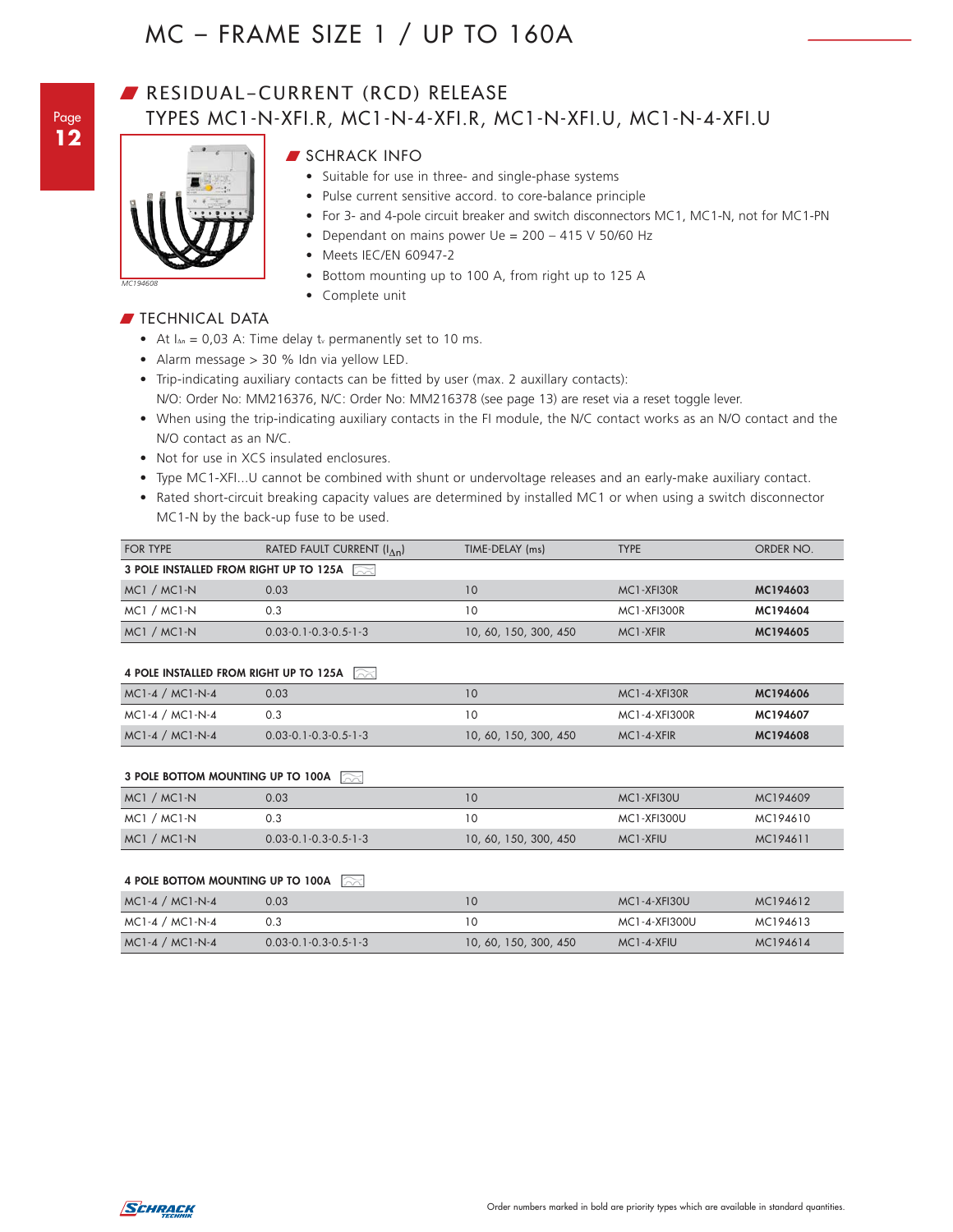### W STANDARD AUXILIARY CONTACT / TRIP-INDICATING AUXILIARY CONTACT TYPE M22



#### **SCHRACK INFO**

- Switches with the main contacts, used for indicating and interlocking tasks
- General trip indication "+" with trip due to voltage release, overload release or short-circuit-release

#### **TECHNICAL DATA**

Breaking capacity: AC15: 4 A / 230 VAC DC13: 3 A / 24 VDC DC13: 0,3 A / 220 VDC

TIPS & TRICKS

The trip-indicating auxiliary contacts is the same contact as the standard auxiliary contact. It derives its function from its place of installation where it is installed (alarm contact on left).

Maximum component installation with auxillary contacts: 1 x Standard auxiliary contact (HIN) M22-K.

1 x Trip-indicating contact (HIA) M22-CK.

| <b>DESCRIPTION</b>                            | <b>TYPE</b> | ORDER NO. |
|-----------------------------------------------|-------------|-----------|
| 1 NO contact with screw terminals             | M22-K10     | MM216376  |
| 1 NC contact with screw terminals             | M22-K01     | MM216378  |
| 2 NO contacts with cage clamp terminals       | M22-CK20    | MM107898  |
| 2 NC contacts with cage clamp terminals       | M22-CK02    | MM107899  |
| 1 NO + 1 NC contact with cage clamp terminals | M22-CK11    | MM107940  |

### **BEARLY-MAKE AUXILIARY CONTACT** TYPE MC1-XHIVL



#### **SCHRACK INFO**

For interlock- and load-shedding circuits as well as for early make of undervoltage release in main switch/Emergency stop applications.

#### $\blacksquare$  TECHNICAL DATA

- Early-make during switch on and off (manual switch): approx. 20 ms
- Not in connection with undervoltage release MC1-XU... or shunt release MC1-XA...
- Breaking capacity: AC15: 4 A / 230 VAC DC13: 3 A / 24 VDC DC13: 0,3 A / 220 VDC

#### **TIPS & TRICKS**

Maximum component installation with auxillary contacts: 1 x early-make auxiliary contact

| <b>DESCRIPTION</b>                                 | <b>TYPE</b> | ORDER NO. |
|----------------------------------------------------|-------------|-----------|
| Early-make auxiliary contact, 2 NO incl. 3 m cable | MC1-XHIVL   | MC199432  |

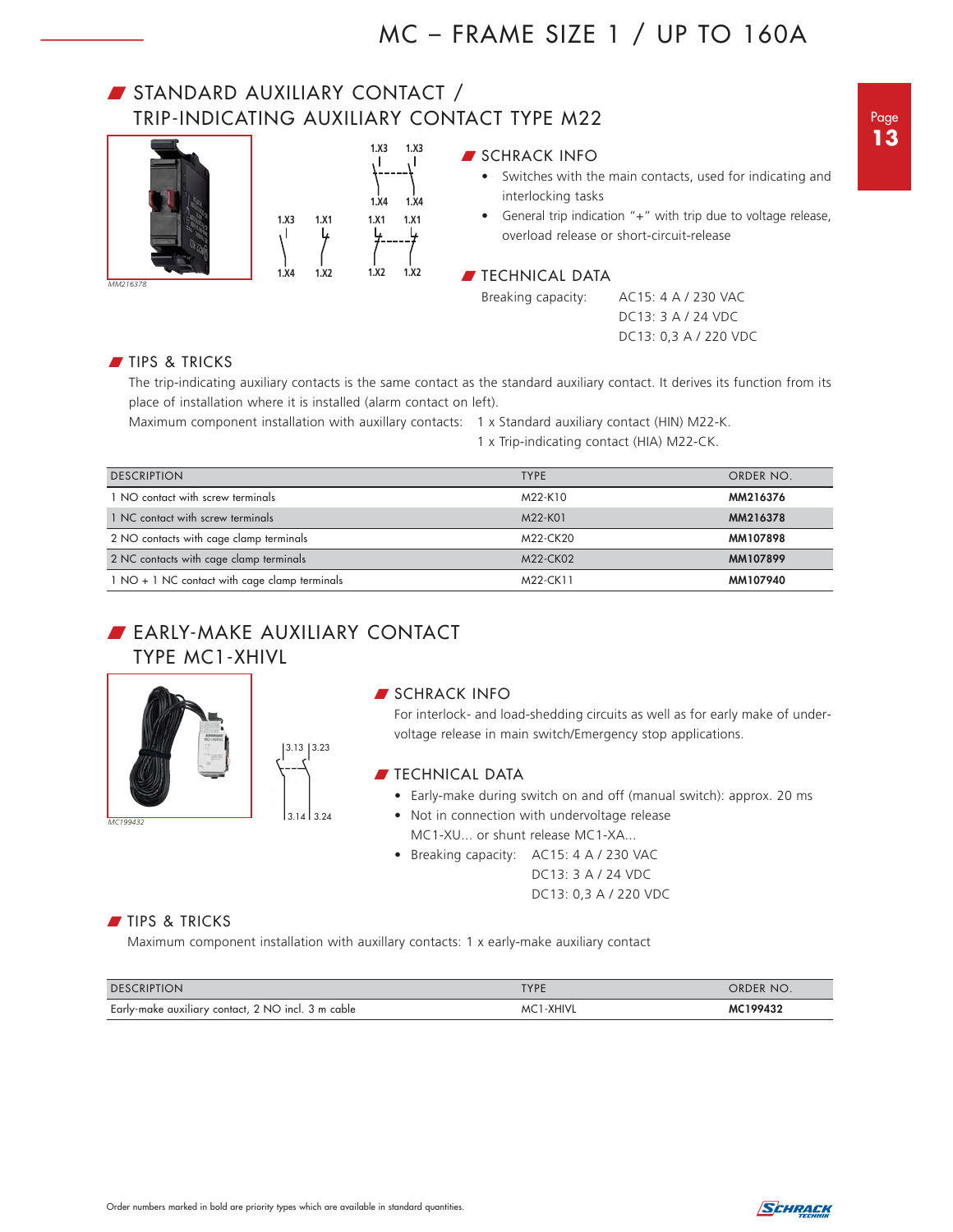

#### **WINDERVOLTAGE RELEASE** TYPES MC1-XUL





 $|3.13$ 

 $3.14$ 

#### **SCHRACK INFO**

- Non-delayed breaking of circuit breaker MC/ switch disconnector MC-N when the control voltage drops below 35 % -70% Us.
- For use in Emergency stop devices in connection with EMERGENCY STOP button
- Installed in breaker
- Without auxiliary contact

*MC199471*

#### TIPS & TRICKS

When the undervoltage release is de-energized, accidental contact with the main contacts of the switch is safely prevented during attempts to switch on. Undervoltage release cannot be installed simultaneously with an shunt release or early-make auxiliary contact MC1-XHIV.

| <b>VOLTAGE</b> | <b>VERSION</b> | <b>TYPE</b>      | ORDER NO. |
|----------------|----------------|------------------|-----------|
| 24 VAC         | incl. 3m cable | MC1-XUL24AC      | MC199462  |
| 24 VDC         | incl. 3m cable | MC1-XUL24DC      | MC199481  |
| 208-240 V AC   | incl. 3m cable | MC1-XUL208-240AC | MC199471  |
| 380-440 V AC   | incl. 3m cable | MC1-XUL380-440AC | MC199473  |

Other voltage variants available upon request.

### W UNDERVOLTAGE RELEASE WITH TWO EARLY-MAKE AUXILIARY CONTACTS TYPES MC1-XUHIVL



#### **SCHRACK INFO**

- With 2 early-make auxillary contacts
- For early-make of the undervoltage release in main switch applications and for interlock- and load-shedding circuits
- Installed in breaker
- Other voltages and connection versions available on request

*MC199565*

#### TIPS & TRICKS

When the undervoltage release is de-energized, accidental contact with the main contacts of the switch is safely prevented during attempts to switch on. Early-make of auxiliary contacts during switch on and off (20ms). Undervoltage releases cannot be installed simultaneously with shunt releases or early-make auxiliary contact, type MC1-XHIV.

| <b>VOLTAGE</b> | <b>VERSION</b> | TYPE             | ORDER NO. |
|----------------|----------------|------------------|-----------|
| 208 - 240 VAC  | incl. 3m cable | MC1-XUHIVL230V   | MC199565  |
| 380 - 440 VAC  | incl. 3m cable | MC1-XUHIVL400VAC | MC199567  |

Other voltage variants available upon request.

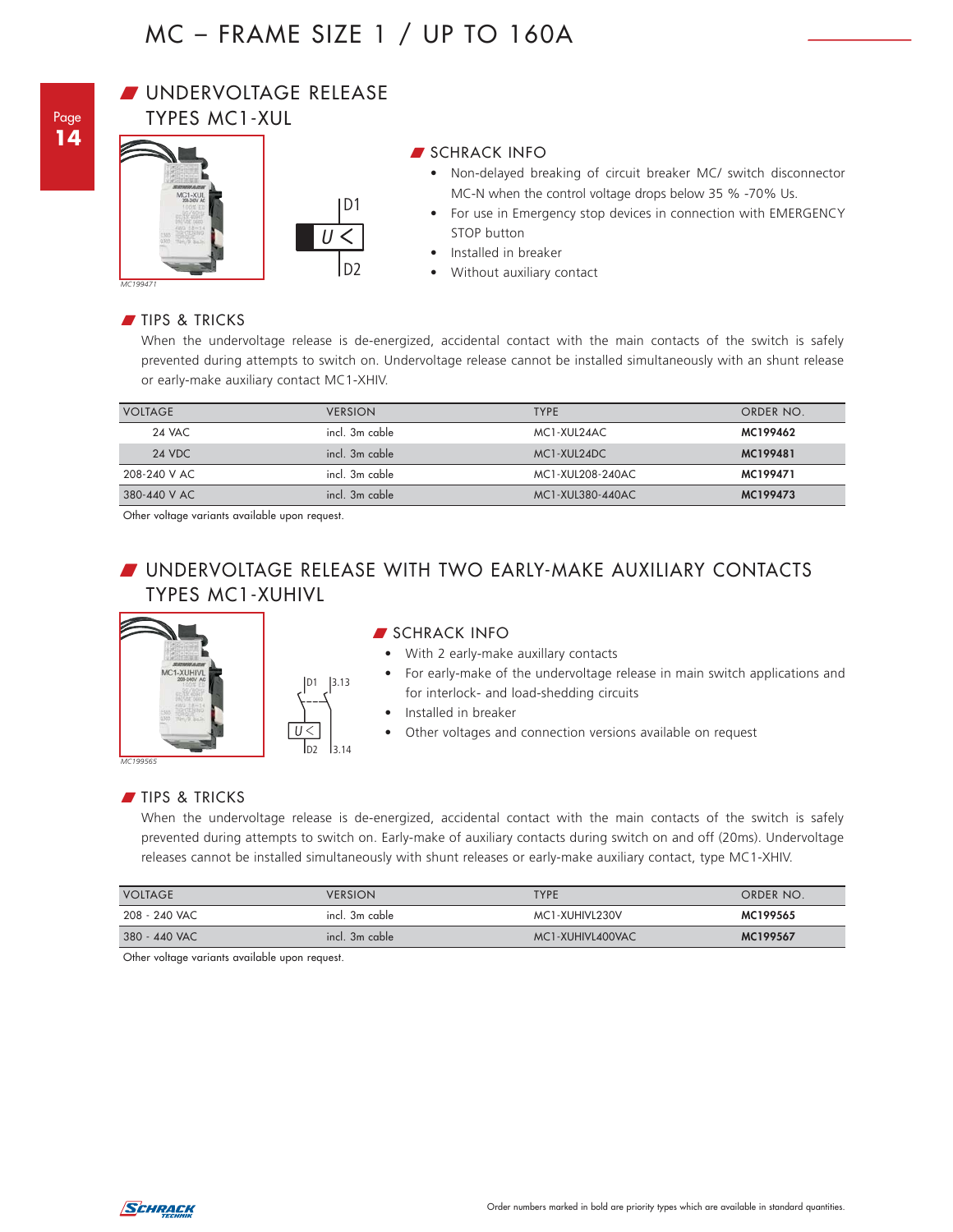### W UNDERVOLTAGE RELEASE, OFF-DELAY TYPES MC-UVU, MC-XUVL

• Time-delay adjustable between 70 ms – 4 s

• With additional external capacitor: 30.000 μF ≥ 35 V to 8 s 90.000 μF ≥ 35 V to 16 s

• Special release MC1-XUVL is required.



**TECHNICAL DATA** 



#### **SCHRACK INFO**

- Voltage drops less than 0,07-16s do not cause MC circuit breakers or N switch disconnectors to trip.
- Cannot be installed at same time with early-make auxiliary
	- contact MC1-XHIV... or shunt release MC1-XA.... • Time-delay device for separate mounting
	- (Fixing: DIN rail or screws).
	- For other operating voltages, please use a control transformer.

| <b>DESCRIPTION</b>                                   | <b>TYPF</b> | ORDER NO. |
|------------------------------------------------------|-------------|-----------|
| Time-delay unit                                      | MC-UVU      | MC190154  |
| Special undervoltage release for time-delay unit MC1 | MC1-XUVL    | MC191607  |

**D1**

 $\overline{\overline{U}}$ 

**D2**

### SHUNT RELEASE TYPE MC1-XAL



# **SCHRACK INFO**

- Without auxiliary contact
- Switches are tripped by a voltage pulse or by the application of uninterrupted voltage

#### $\blacksquare$  TECHNICAL DATA

When the shunt release is energized, accidental contact with the main contacts of the switch is safely prevented during attempts to switch on. Shunt release cannot be installed simultaneously with undervoltage releases or early-make auxiliary contact MC1-XHIV.

| <b>VOLTAGE</b>   | <b>VERSION</b> | <b>TYPE</b>     | ORDER NO. |
|------------------|----------------|-----------------|-----------|
| 24 VAC/DC        | incl. 3m cable | MC1-XAL24AC/DC  | MC199736  |
| 110 VAC/DC       | incl. 3m cable | MC1-XAL110AC/DC | MC199742  |
| 208 - 250 VAC/DC | incl. 3m cable | MC1-XAL230AC/DC | MC199744  |

### **WHECHANICAL INTERLOCK FOR (DOOR COUPLING-) ROTARY HANDLES FOR MC1**



### SCHRACK INFO

**Rotary handle on switch or door coupling rotary handle additionally required.** Cannot be combined with remote operator or door frame.

At least 2 interlocking modules are required to construct a mechanical interlocking circuit. See Page 142 for possible combinations and variations of interlocking circuits. Bowden cable to be ordered separately.

*MC191581*

| <b>DESCRIPTION</b>   | <b>TYPE</b> | ORDER NO. |
|----------------------|-------------|-----------|
| Mechanical interlock | MC1-XMV     | MC191581  |
| Bowden cable 225 mm  | MC-XBZ225   | MC191585  |
| Bowden cable 600 mm  | MC-XBZ600   | MC191586  |
| Bowden cable 1000 mm | MC-XBZ1000  | MC191587  |

Page **15**

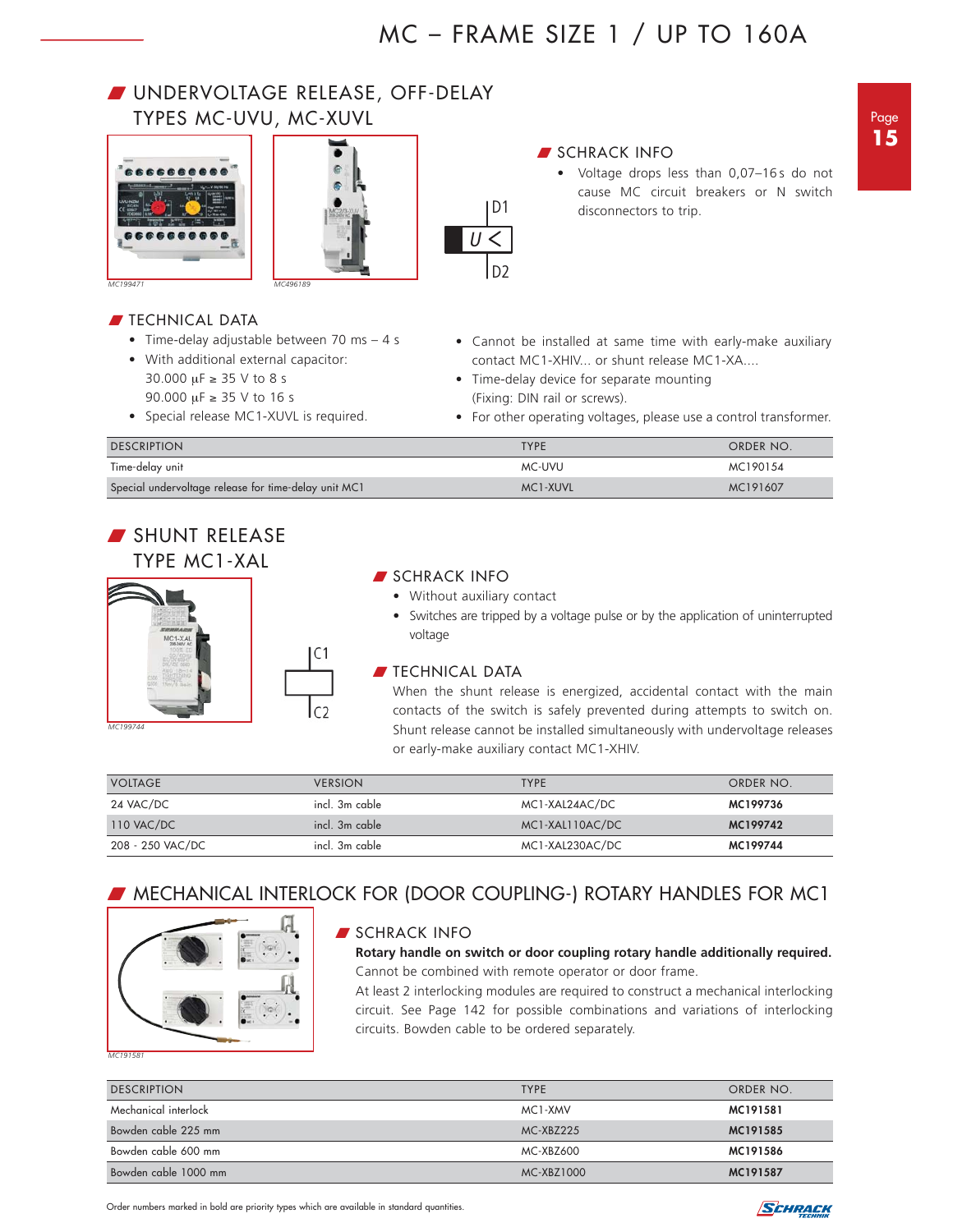

### ROTARY HANDLE DIRECTLY ON SWITCH FOR MC1





#### $\blacksquare$  TECHNICAL DATA

Available in the following versions:

#### **Type MC.-XDV**

Lockable in the "0" position (up to three padlocks), black/grey

#### **Type MC.-XDVR**

Lockable in the "0" position (up to three padlocks), Emergency stop red/yellow

#### **Type MC.-XDTV**

Lockable in the "0" position on handle, modification also available in "1" position, black/grey

#### **Type MC.-XDTVR**

Lockable in "0" position, Emergency Stop red/yellow

Version comes with door interlock:

- Door frame supplied with door interlock
- Rotary handle can be rotated 90° for horizontally-mounted switches
- In the ON position, can be defeated from the outside using a 1 mm pin
- Cannot be defeated in the locked OFF and ON positions
- Door can be opened in OFF
- Can only be switched on when door closed

| <b>DESCRIPTION</b>                                                             | <b>TYPE</b>                                    | ORDER NO. |
|--------------------------------------------------------------------------------|------------------------------------------------|-----------|
| Lockable rotary handle for MC1, black/grey                                     | MC1-XDV                                        | MC190125  |
| Lockable rotary handle for MC1, Emergency stop red/yellow                      | MC <sub>1</sub> -X <sub>D</sub> V <sub>R</sub> | MC190135  |
| Rotary handle for MC1 with door interlock, lockable, black/grey                | MC1-XDTV                                       | MC190131  |
| Rotary handle for MC1 with door interlock, lockable, Emergency stop red/yellow | MC <sub>1</sub> -XDTVR                         | MC190142  |

### **MAIN-SWITCH-SET FOR MC1**

#### W SCHRACK INFO

Set includes:

- Door coupling rotary handle (page 17)
- Extension shaft -XV4 (page 17)
- Frontside warning plate
- Sticker with warning symbol "lightning"

| <b>DESCRIPTION</b>                                                     | <b>TYPF</b>                       | ORDER NO. |
|------------------------------------------------------------------------|-----------------------------------|-----------|
| Main-switch-set for MC1 with door interlock, black/grey                | MC <sub>1</sub> -XH <sub>B</sub>  | MC196626  |
| Main-switch-set for MC1 with door interlock, Emergency stop red/yellow | MC <sub>1</sub> -XH <sub>BR</sub> | MC196632  |



- Complete with rotary drive
- Can also be combined with door frame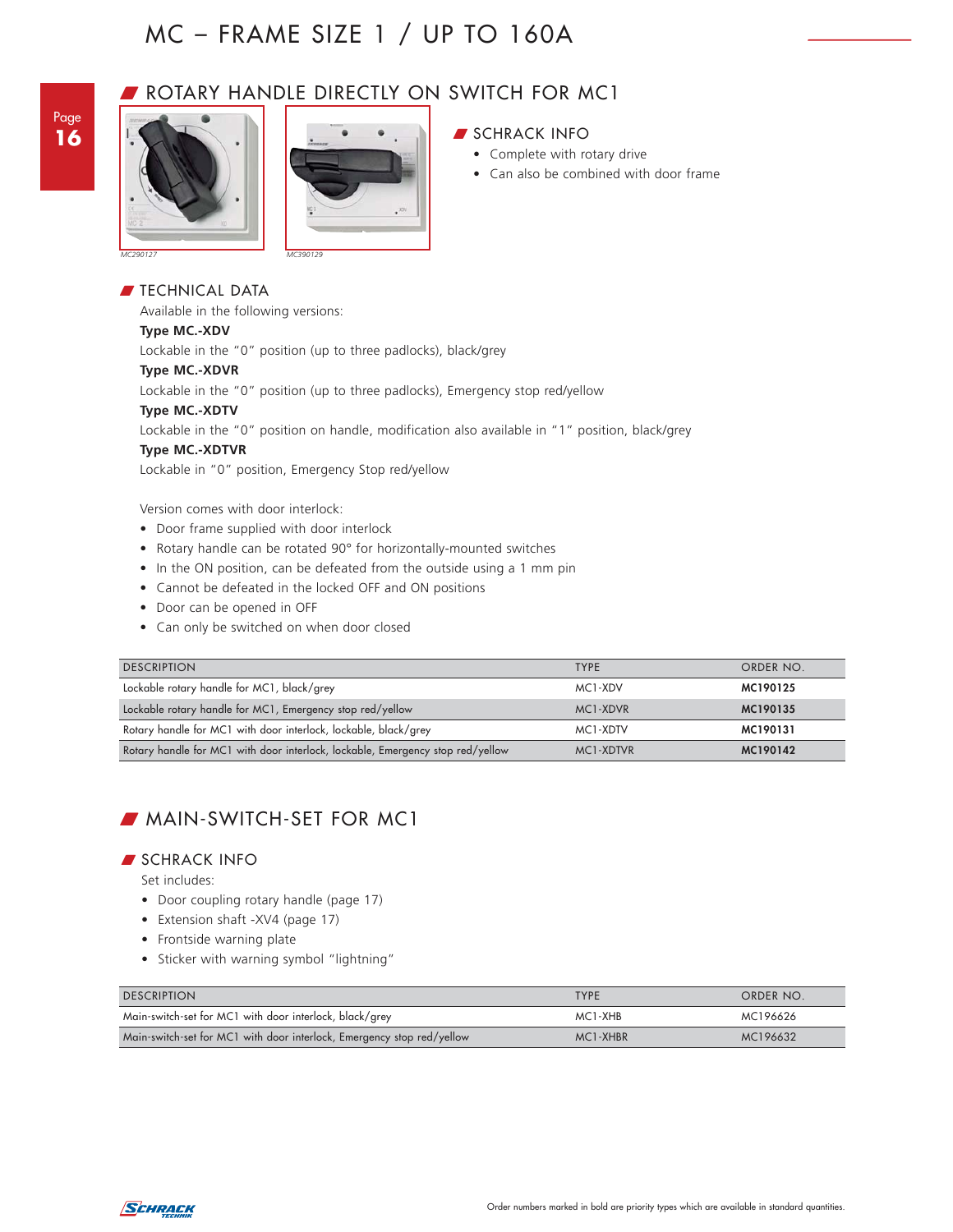### DOOR COUPLING ROTARY HANDLE FOR MC1







*MC190160*

#### **SCHRACK INFO**

- Complete unit including rotary drive and coupling parts
- Degree of Protection IP66
- Rotary handle can be rotated 90° for horizontally-mounted switches
- Cannot be defeated in the locked OFF and ON positions
- Can be modified when in the unlocked ON position, can be defeated from the outside with a screwdriver
- Door can be opened in OFF
- External warning plate/designation plate can be clipped on

#### **NOTES**

• Order extension shaft separately!

#### $\blacksquare$  TECHNICAL DATA

Available in the following versions:

#### **Type MC.-XTVD**

Lockable in the "0" position on handle with up to three padlocks, with door interlock, black/grey

#### **Type MC.-XTVDV**

Lockable in the "0" position on handle and switch, with up to three padlocks, with door interlock, black/grey

#### **Type MC.-XTVDVR**

Lockable in the "0" position on handle and switch with up to three padlocks, with door interlock, Emergency stop red/yellow

| <b>DESCRIPTION</b>                                                                           | <b>TYPE</b> | ORDER NO. |
|----------------------------------------------------------------------------------------------|-------------|-----------|
| Door coupling rotary handle for MC1 with door interlock, lockable, black/grey                | MC1-XTVD    | MC190166  |
| Door coupling rotary handle for MC1 with door interlock, lockable, "0", "1", black/grey      | MC1-XTVDV   | MC190172  |
| Door coupling rotary handle for MC1 with door interlock, lockable, Emergency stop red/yellow | MC1-XTVDVR  | MC190178  |

### **EXTENSION SHAFT FOR MC1**

#### **SCHRACK INFO**

- For maximum cabinet depths of 400 or 600 mm
- Can be cut to required length

*MC190191*

| <b>DESCRIPTION</b>                  | CABINET DEPTH | <b>TYPE</b>  | ORDER NO. |
|-------------------------------------|---------------|--------------|-----------|
| Extension shaft for MC1 max. 400 mm | $max.$ 400 mm | MC1/2-XV4    | MC191232  |
| Extension shaft for MC1 max. 600 mm | $max. 600$ mm | $MC1/2$ -XV6 | MC190191  |

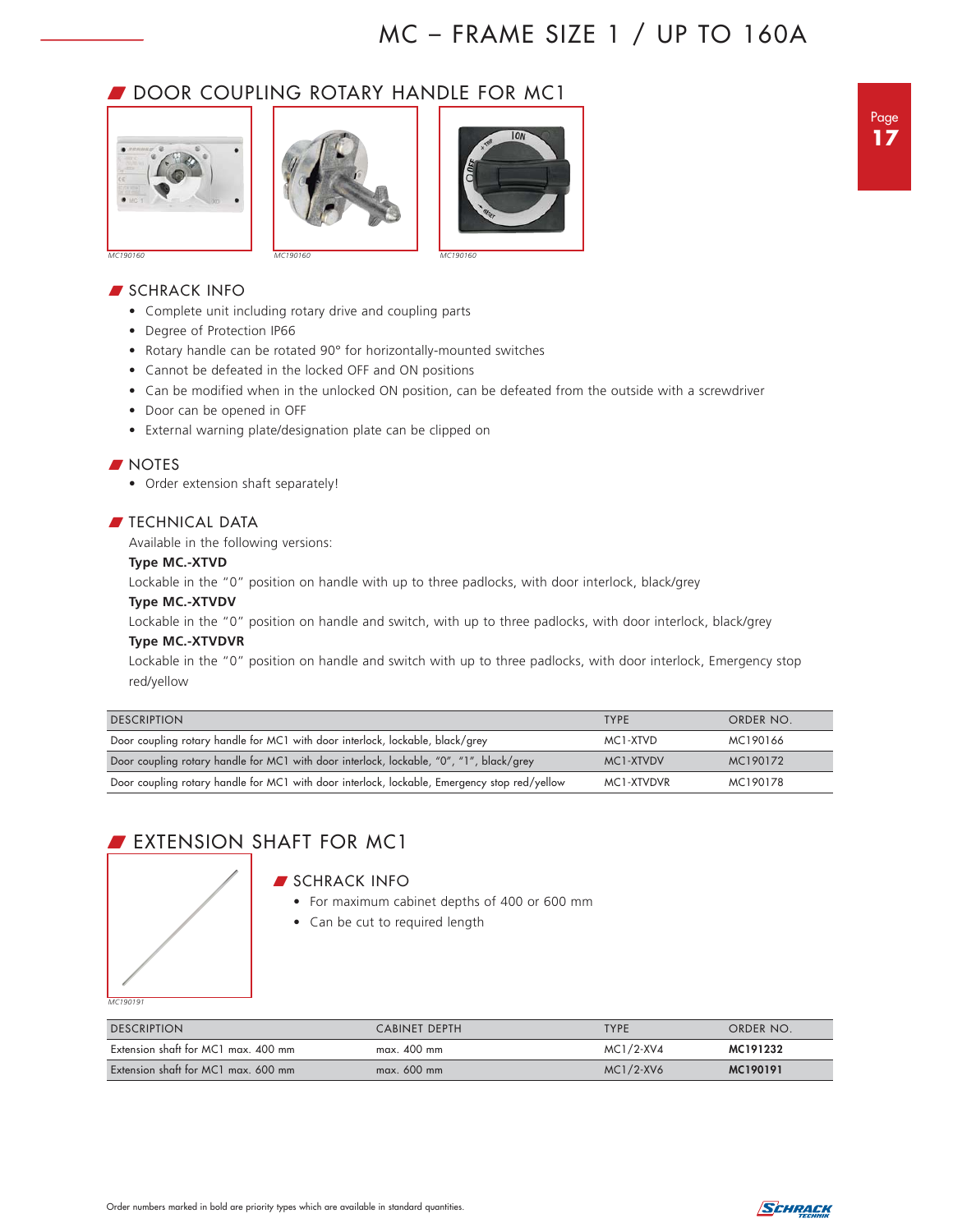### **BOX TERMINALS FOR MC1**



#### W SCHRACK INFO

- Standard connection for all MC1, MC1-PN and MC1-N switches
- Conversion kit for switches with screw connection
- Contains parts for one switch side
- Installed inside the switch housing
- Use cover plate MC1-XKSA
- Terminal capacities:
- CU conductors 1 x 10–70 mm2 CU cables  $2 \times 6-25$  mm<sup>2</sup>

| Box terminal up to 160 A (includes 4 pcs.) for MC1-4 |   |                                                                                                                                                                                                                                      | MC1-160-4-XKC                                       | MC197075  |
|------------------------------------------------------|---|--------------------------------------------------------------------------------------------------------------------------------------------------------------------------------------------------------------------------------------|-----------------------------------------------------|-----------|
| Box terminal up to 160 A (contains 3 pcs.) for MC1   |   |                                                                                                                                                                                                                                      | MC1-160-XKC                                         | MC190015  |
| <b>DESCRIPTION</b>                                   |   |                                                                                                                                                                                                                                      | <b>TYPE</b>                                         | ORDER NO. |
| MC292240                                             |   | • Contains parts for one switch side<br>• Installed inside the switch housing<br>• Use cover plate MC1-XKSA<br>• Terminal capacities:<br>CU conductors $1 \times 10-70$ mm <sup>2</sup><br>CU cables $2 \times 6-25$ mm <sup>2</sup> | • Conversion kit for switches with screw connection |           |
|                                                      | 0 |                                                                                                                                                                                                                                      |                                                     |           |

### SCREW CONNECTION FOR MC1

 $16$ 



#### **SCHRACK INFO**

- Contains parts for one switch side located at top or bottom 3- or 4 pole switches
- Installed outside switch housing
- Cover plate MC1-XKSA included
- Terminal capacities:

CU conductors 1 x 10–70 mm<sup>2</sup>, 2 x 6–25 mm<sup>2</sup>

AL cable lugs 1 x 10–35 mm<sup>2</sup>, 2 x 10–35 mm<sup>2</sup>

| <b>DESCRIPTION</b>                | <b>TYPE</b>     | ORDER NO. |
|-----------------------------------|-----------------|-----------|
| Screw connection 3 pcs. for MC1   | MC1-XKS         | MC190019  |
| Screw connection 4 pcs. for MC1-4 | $MC1 - 4 - XKS$ | MC196725  |

### **TUNNEL TERMINAL FOR MC1**



*MC196730*

#### **SCHRACK INFO**

- Contains parts for one switch side, top or bottom
- With terminal for control circuit for  $1 \times 0.75 2.5$  mm<sup>2</sup>.  $2 \times 0.75 - 1.5$  mm<sup>2</sup> Cu conductor
- Installed outside switch housing
- Maximum specified cross-section can only be connected stranded and without end sleeve.
- Cover plate MC1(-4)-XKSA must be installed (supplied).
- Terminal capacities: Cu cable, AI cable 95 mm<sup>2</sup>

#### **FIECHNICAL DATA**

- For Cu- And AI cables
- Includes cover plate
- Stranded round conductor / stranded sector-shaped conductor
- Use with flexible and ultra-flexible conductor end sleeves

| <b>DESCRIPTION</b>                                    | <b>TYPE</b>     | ORDER NO. |
|-------------------------------------------------------|-----------------|-----------|
| Tunnel terminal 95 mm <sup>2</sup> , 3 pole for MC1   | MC1-XKA         | MC196730  |
| Tunnel terminal 95 mm <sup>2</sup> , 4 pole for MC1-4 | $MC1 - 4 - XKA$ | MC196731  |

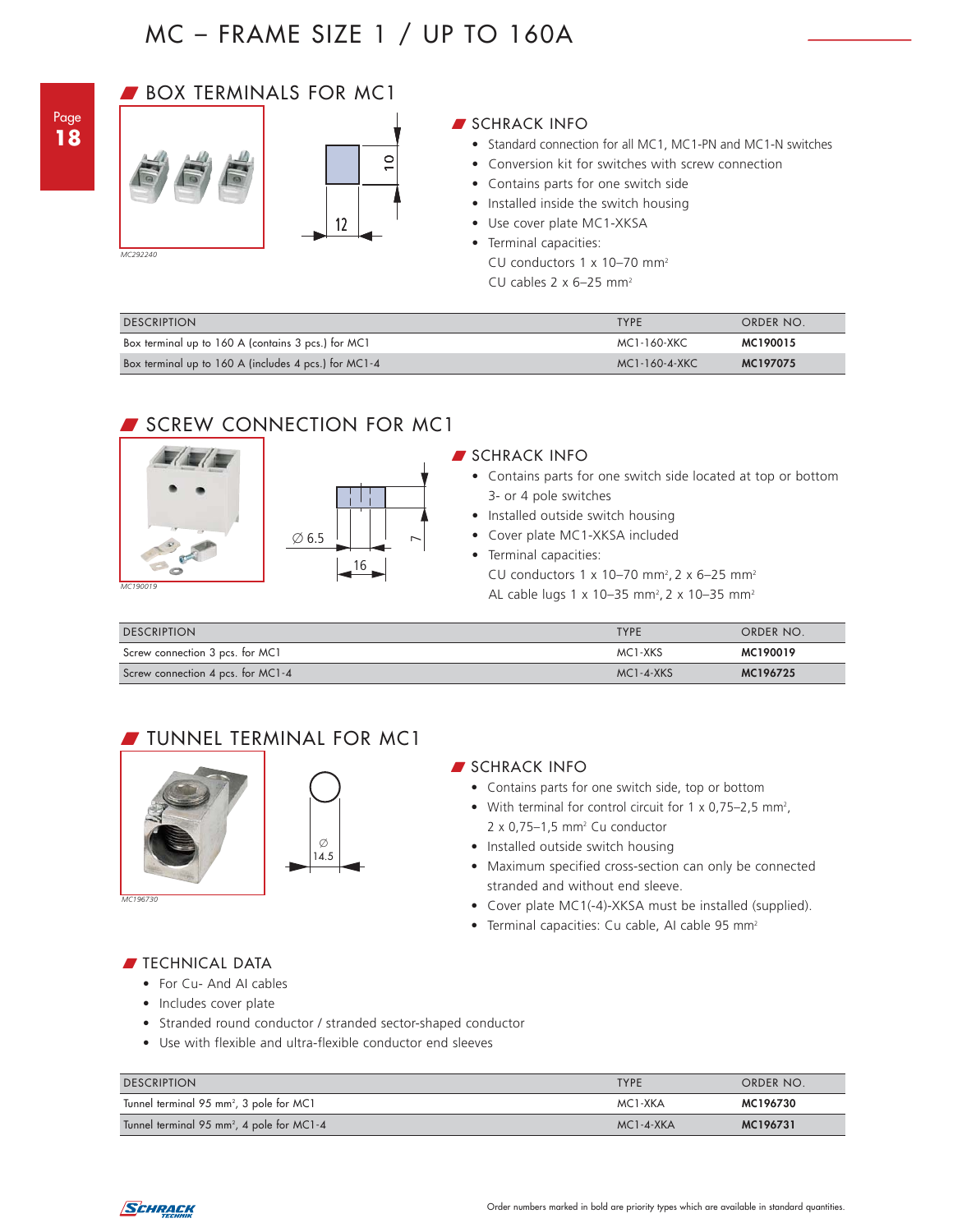### REAR CONNECTION FOR MC1



#### **SCHRACK INFO**

- Contains parts for one switch side located at top or bottom 3- or 4 pole switches
- Terminal capacities:
	- Cu cable lug 1 x 10–70 mm<sup>2</sup>, 2 x 6–25 mm<sup>2</sup>
- Al cable lug  $1 \times 10 35$  mm<sup>2</sup>, 2 x 10-35 mm<sup>2</sup>

*MC196734*

| <b>DESCRIPTION</b>                | <b>TYPE</b>     | ORDER NO. |
|-----------------------------------|-----------------|-----------|
| Rear connection, 3 pole for MC1   | MC1-XKR         | MC196734  |
| Rear connection, 4 pole for MC1-4 | $MC1 - 4 - XKR$ | MC196737  |

### **CONTROL CIRCUIT TERMINAL FOR MC1**



#### **SCHRACK INFO**

- Contains parts for two terminals located at top or bottom for 3/ 4 pole switches
- Included with tunnel terminal
- Terminal capacities:
	- Screw connection 1 x 0,75 2,5 mm<sup>2</sup>, 2 x 0,75 1,5 mm<sup>2</sup>

| <b>DESCRIPTION</b>                                | <b>TYPF</b> | ORDER NO. |
|---------------------------------------------------|-------------|-----------|
| Control circuit terminal for box terminal MC1     | MC-XSTK     | MC196739  |
| Control circuit terminal for screw connection MC1 | MC1-XSTS    | MC190150  |

### **FIERMINAL COVER FOR MC1**



#### **SCHRACK INFO**

- Protection against accidental contact when using cable lugs, rails or Tunnel terminals
- Contains parts for one switch side located at top or bottom 3- or 4 pole switches
- Degree of protection IP4X front, side and rear, IP1X on the connection side when using insulated conductor material
- Cover plate included with tunnel terminals

*MC290038*

| <b>DESCRIPTION</b>               | <b>TYPF</b>      | ORDER NO. |
|----------------------------------|------------------|-----------|
| Terminal cover, 3 pole for MC1   | MC1-XKSA         | MC190021  |
| Terminal cover, 4 pole for MC1-4 | $MC1 - 4 - XKSA$ | MC196741  |

## **CONNECTION COVER, KNOCKOUT FOR BOX TERMINAL MC1**



#### SCHRACK INFO

• Connection cover, knockout

*MC196781*

| <b>DESCRIPTION</b>               | <b>TYPF</b>       | ORDER NO. |
|----------------------------------|-------------------|-----------|
| Terminal cover, 3 pole for MC1   | MC1-XKSFA         | MC190780  |
| Terminal cover, 4-pol. for MC1-4 | $MC1 - 4 - XKSEA$ | MC196781  |

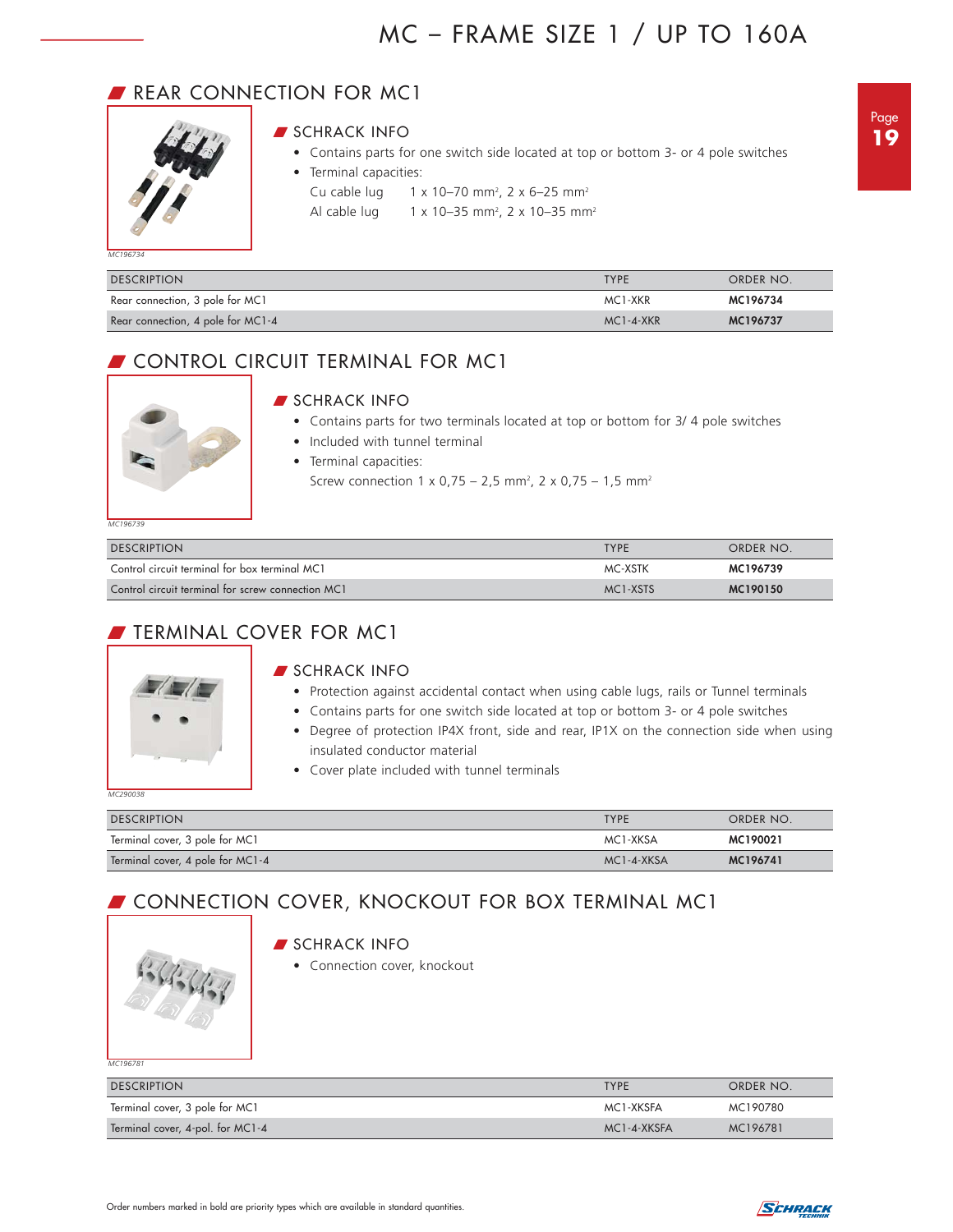### Page **20**



### W IP2X FINGER PROTECTION FOR DIRECT-MOUNTED MC1 SWITCHES

#### SCHRACK INFO

- Increases protection against accidental contact to IP2X
- Protection when reaching into the cable connection area when cables are connected
- MC1-XIPA and MC1-4-XIPA only in combination with cover plate
- Contains parts for one switch side, top or bottom

*MC196744 MC196748*

| <b>DESCRIPTION</b>                | <b>TYPE</b> | ORDER NO. |
|-----------------------------------|-------------|-----------|
| <b>FOR BOX TERMINAL</b>           |             |           |
| Finger protection, 3 pole for MC1 | MC1-XIPK    | MC196744  |
| Finger protection, 4 pole for MC1 | MC1-4-XIPK  | MC196745  |
|                                   |             |           |

#### **FOR TERMINAL COVER**

| Finger protection, 3 pole for MC1 | MC1-XIPA   | MC196748 |
|-----------------------------------|------------|----------|
| Finger protection, 4 pole for MC1 | MC1-4-XIPA | MC196749 |

### W INSULATED ENCLOSURE XCI



#### **SCHRACK INFO**

- Only for switches with box terminals for direct cable connection
- With door coupling rotary handle
- Complete unit includes all necessary functional parts
- Degree of protection IP65
- MC1-XCI23 housing with flanges
- MC1-XCI43 are fitted with gland plates

#### **FECHNICAL DATA**

Enclosure suitable for installation of circuit-breakers and switch-disconnectors for separate mounting with top and bottom cable entry. Including fixing straps for wall mounting. Short circuit protection at 415 V 50/60 Hz to 10 kA. Not in combination with remote operator, plug-in- or withdrawable unit. Additional insulated terminals for 4 or 5 pole must be ordered separately.

Available in the following versions:

#### **Standard, black/grey**

Lockable in the "0" position at handle with up to 3 padlocks. Additionally with cover interlock.

#### **For Emergency stop, red/yellow**

Lockable on handle and switch lockable with up to 3 padlocks in the "0" position on handle. Additionally with cover interlock and lockable at switch in the "0" position.

| <b>DESCRIPTION</b>                              | MAX. RATED UNINTERRUPTED CURRENT | <b>TYPE</b>     | ORDER NO. |
|-------------------------------------------------|----------------------------------|-----------------|-----------|
| STANDARD, BLACK/GREY                            |                                  |                 |           |
| Insulated enclosure for MC1, 3 pole             | $\leq 63$ A                      | MC1-XCI23-TVD   | MC191522  |
| Insulated enclosure for MC1-4, 3-pole or 4 pole | $\leq$ 125 A                     | $MC1-XC143$     | MC191523  |
| Insulated enclosure for MC1-4, 3-pole or 4 pole | $\leq$ 160 A                     | MC1-XCI43/2-TVD | MC194645  |

#### **FOR EMERGENCY STOP, RED/YELLOW**

| Insulated enclosure for MC1, 3 pole         | $\leq 63$ A  | $MC1-XCI23-R$   | MC191527 |
|---------------------------------------------|--------------|-----------------|----------|
| Insulated enclosure for MC1-4, 3- or 4-pole | $\leq$ 125 A | MC1-XCI43-R     | MC191528 |
| Insulated enclosure for MC1-4, 3- or 4 pole | $\leq$ 160 A | $MC1-XCl43/2-R$ | MC194646 |

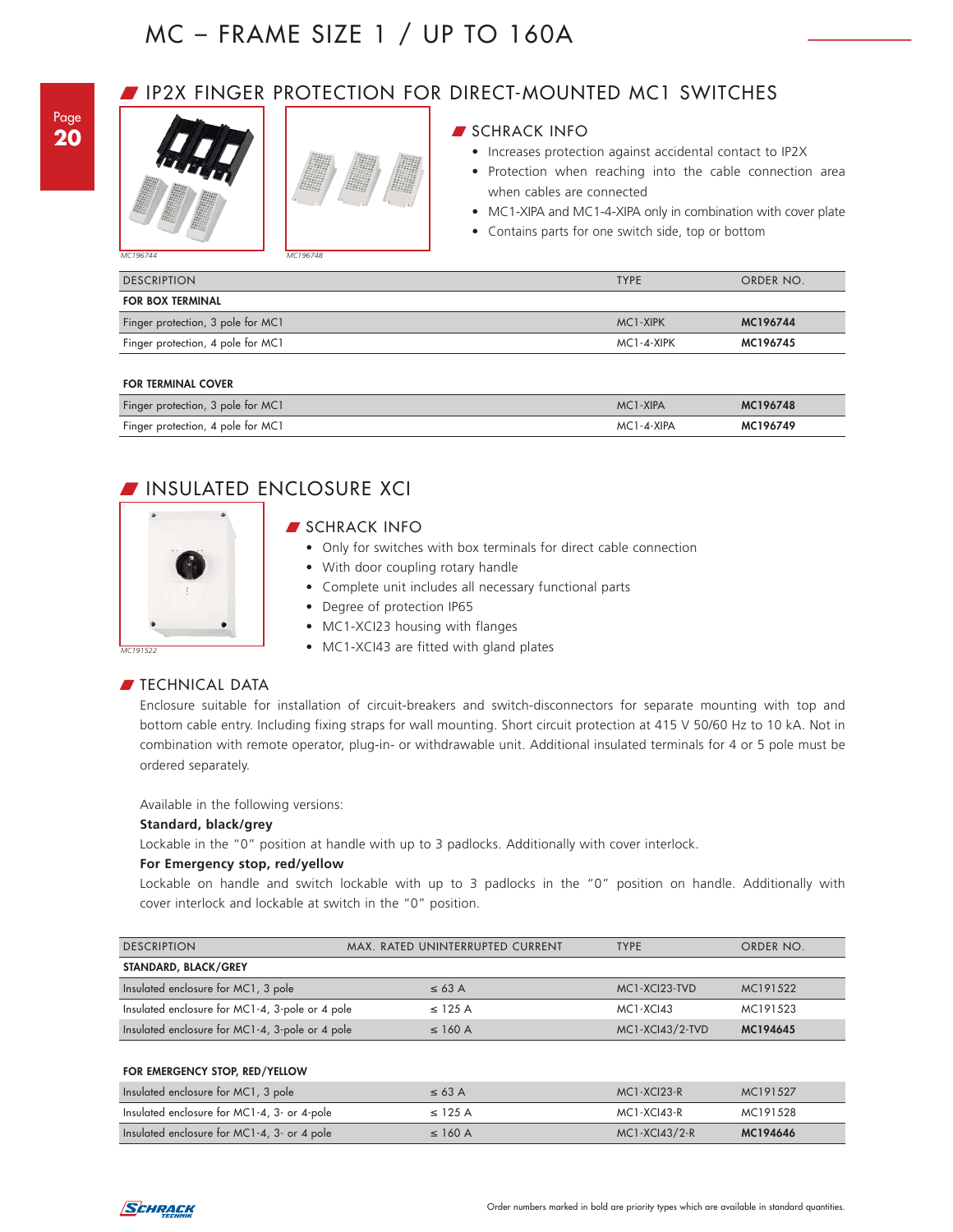### **J** ADDITIONAL INSULATED TERMINALS FOR MC1





*MC192336*

#### **SCHRACK INFO**

- For looping through the neutral and earth conductor
- 1 pole

| <b>DESCRIPTION</b>                   | <b>TERMINAL CAPACITY</b>                                                              | <b>TYPE</b> | ORDER NO. |
|--------------------------------------|---------------------------------------------------------------------------------------|-------------|-----------|
| Additional insulated terminal 32 A   | Fine-wired $1 \times (1.5-6 \text{ mm}^2)$                                            | K10/1       | MC193827  |
| Additional insulated terminals 63 A  | Fine-wired $1 \times (6-16 \text{ mm}^2)$ , stranded $1 \times (16-25 \text{ mm}^2)$  | K25/1       | MC196200  |
| Additional insulated terminals 100 A | Fine-wired $1 \times (10-35 \text{ mm}^2)$ , stranded $1 \times (16-50 \text{ mm}^2)$ | K50/1       | MC198573  |
| Additional insulated terminal 160 A  | Stranded $1 \times (16-95 \text{ mm}^2)$                                              | K95/1N/BR   | MC192336  |

### DEVICE ADAPTERS FOR CIRCUIT-BREAKERS AND SWITCH-DISCONNECTORS FOR 60 mm BUSBAR SYSTEM, MC1





#### **SCHRACK INFO**

- For mounting on flat copper rails 12 x 5 mm bis 30 x 10 mm
- Double T and triple T profile
- Snaps onto the voltage-free busbar
- Rated operational voltage Ue: 690 V

#### **FIECHNICAL DATA**

MC 1 up to 160 A:

- For switches with standard box terminal connection
- Connected to system via terminal strips above
- Can be used in connection with IP2X finger protection to increase accidental-contact protection against accidental contact on outgoing side

| <b>DESCRIPTION</b>                         | <b>TYPF</b> | ORDER NO.    |
|--------------------------------------------|-------------|--------------|
| 60 mm busbar adapter 160 A for MC1, 3-pole | 32570       | MC195700     |
| 60 mm busbar adapter 160 A for MC1, 4-pole |             | upon request |

### **PHASE SEPARATOR PLATES FOR MC1**



*MC1-XKP*

| <b>DESCRIPTION</b>                     | <b>TYPE</b>     | ORDER NO. |
|----------------------------------------|-----------------|-----------|
| Phase separator plates for MC1, 3-pole | MC1-XKP         | MC196609  |
| Phase separator plates for MC1, 4-pole | $MC1 - 4 - XKP$ | MC196870  |

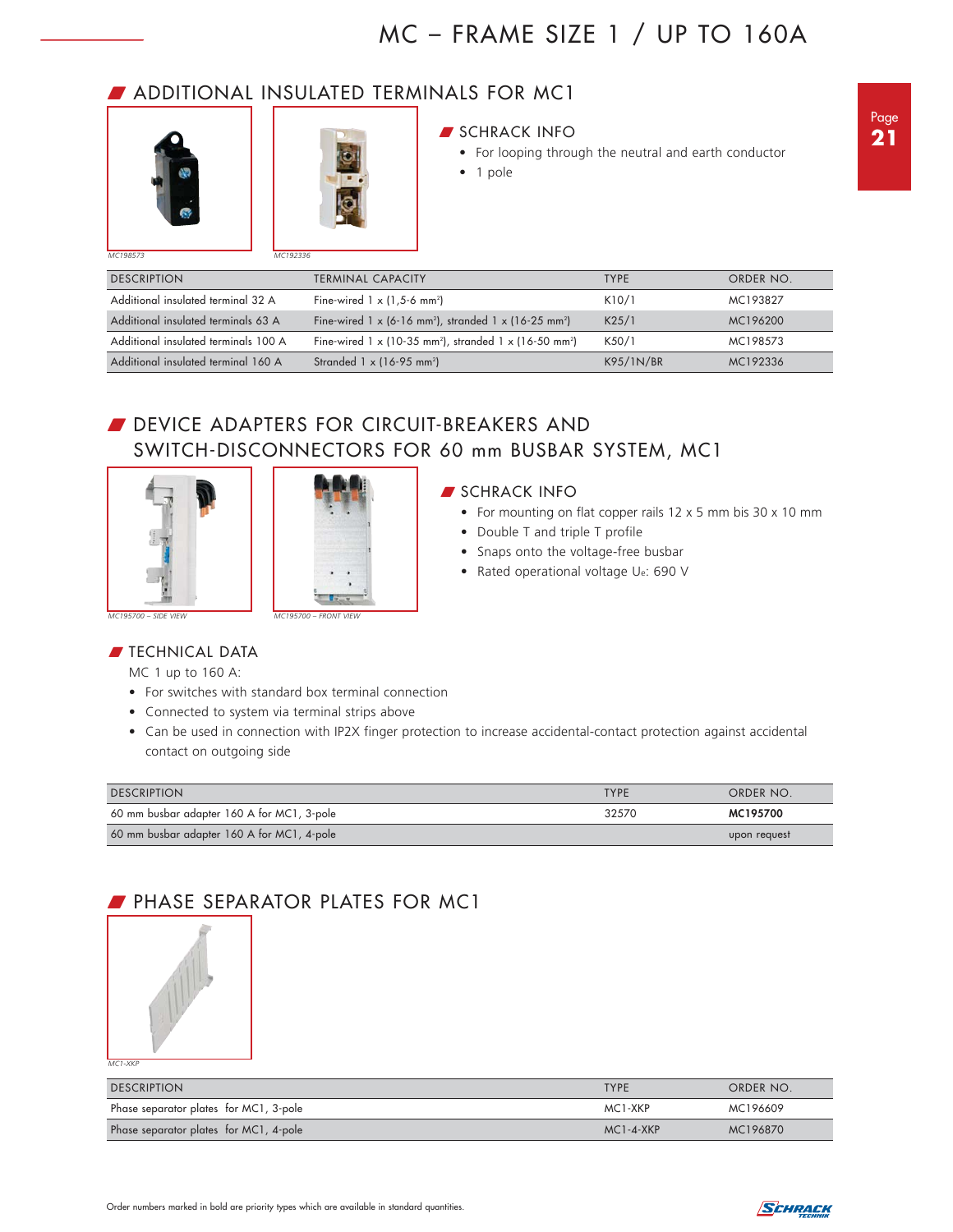### DOOR SEALING FRAME FOR MC1



*MC190195*

| SCHRACK INFO |  |
|--------------|--|
|--------------|--|

- For toggle levers, rotary handles with rotary- and remote operators
- Degree of protection IP40
- For rectangular cut-out on doors and enclosures with material thicknesses of 1,5 5 mm
- External warning plate/designation plate can be clipped on

| <b>DESCRIPTION</b>         | TVDE          | NO.<br><b>DRDER</b> |
|----------------------------|---------------|---------------------|
| Door sealing frame for MC1 | $-XBR$<br>MC. |                     |

### W TOGGLE LEVER LOCKING DEVICE FOR MC1



### **SCHRACK INFO**

- Off position lockable with up to 3 padlocks (hasp thickness  $4 8$  mm)
- Cannot be combined with Insulating surround

| <b>DESCRIPTION</b>                  | TYPE     | ORDER NO. |
|-------------------------------------|----------|-----------|
| Toggle lever locking device for MC1 | MC1-XKAV | MC190199  |

### SPACER FOR MC1



#### **SCHRACK INFO**

- Enables fast and low-priced adjustment of various frame sizes with/without rotary handle or remote operator at identical front depth
- Grid depth 17,5 mm, thread M4
- Each set contains 4 x spacers
- Maximum component installation 4 pcs. per fastening screw
- 2 fastening screws included for each circuit breaker MC1

| <b>DESCRIPTION</b> | TVDE         | NO.<br><b>DRDER</b> |
|--------------------|--------------|---------------------|
| Spacer for MC1     | ?-XAB<br>MC' | 190203<br>мс        |